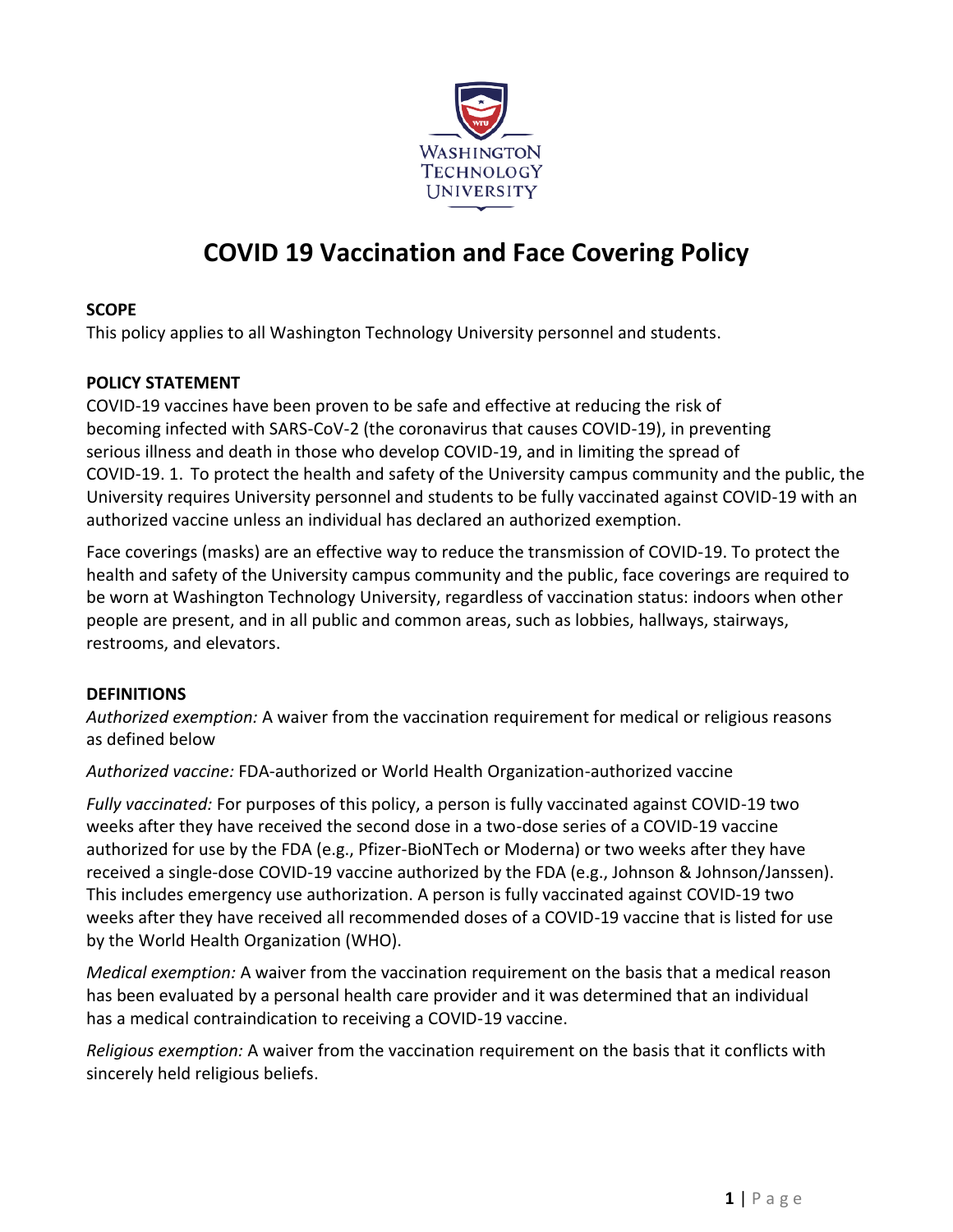#### **EXCLUSIONS**

Certain University personnel and students are excluded from the vaccination requirements of this policy (Policy Statements 1 to 6) on the basis of their relationship with the University. University personnel or students excluded from the vaccination requirements are required to adhere to all other University health and safety policies when visiting the WTU campus, including the face covering requirements (Policy Statements 7 and 8) of this policy. To be considered excluded, personnel and students must fall into one of these categories:

- A. An employee who works outside of the state of WA and is in a state where a vaccine requirement is legally prohibited
- B. A student who is enrolled in a Program that is 100% online

#### **POLICY**

- 1. The University requires University personnel and students to be fully vaccinated against COVID-19 with an authorized vaccine unless an individual has declared an authorized exemption.
- 2. University personnel and students are required to complete and submit a COVID-19 Vaccine Attestation form. A copy of the Attestation form is included as an appendix (**Appendix 01.08.001A**) to this policy. Individuals use the COVID-19 Attestation forms to attest that they have been fully vaccinated or declare an exemption from the vaccination requirement for medical or religious reasons (as defined in the "Definitions" section of this policy).
- 3. Individuals claiming a medical reason for exemption must provide a signed statement from their health care provider that includes the following: worker or student name; WTU email address; medical circumstance preventing vaccination with any available COVID-19 vaccine; description of response and contraindication to alternative vaccines; name; License #; National Provider Identifier (NPI); and medical facility name, address, and phone number.
- 4. Vaccination Attestation forms must be submitted to the University Registrar by September 30, 2021.
- 5. The information received in the Attestation form is private and confidential. These records are to be maintained separately from other records, except when the records relate to non-compliance by personnel and students; in that event, the record may be maintained in code of conduct, disciplinary, student, or personnel records.
- 6. Personnel and students may change or update their COVID-19 Vaccine Attestation Form at any time. Those who initially declared an exemption but subsequently were vaccinated are required to update their form.
- 7. The University requires University personnel and students to wear a face covering while on the University campus indoors when other people are present, and in all public and common areas, such as classrooms, lobbies, hallways, stairways, restrooms, and elevators.
- 8. Face coverings must fit snugly against the sides of the face; completely cover the nose and mouth; be secured with ties, ear loops, elastic bands, or another equally effective method; include at least two layers of material; allow for breathing without restriction; be capable of being laundered and machine dried without damage or change to shape (if made with cloth); be free of holes, tears or valves that have the potential to release respiratory droplets. A face covering may also be a mask that provides a higher level of protection than a cloth face covering, such as a medical procedure/surgical mask, a KN95 mask, or an N95 mask.